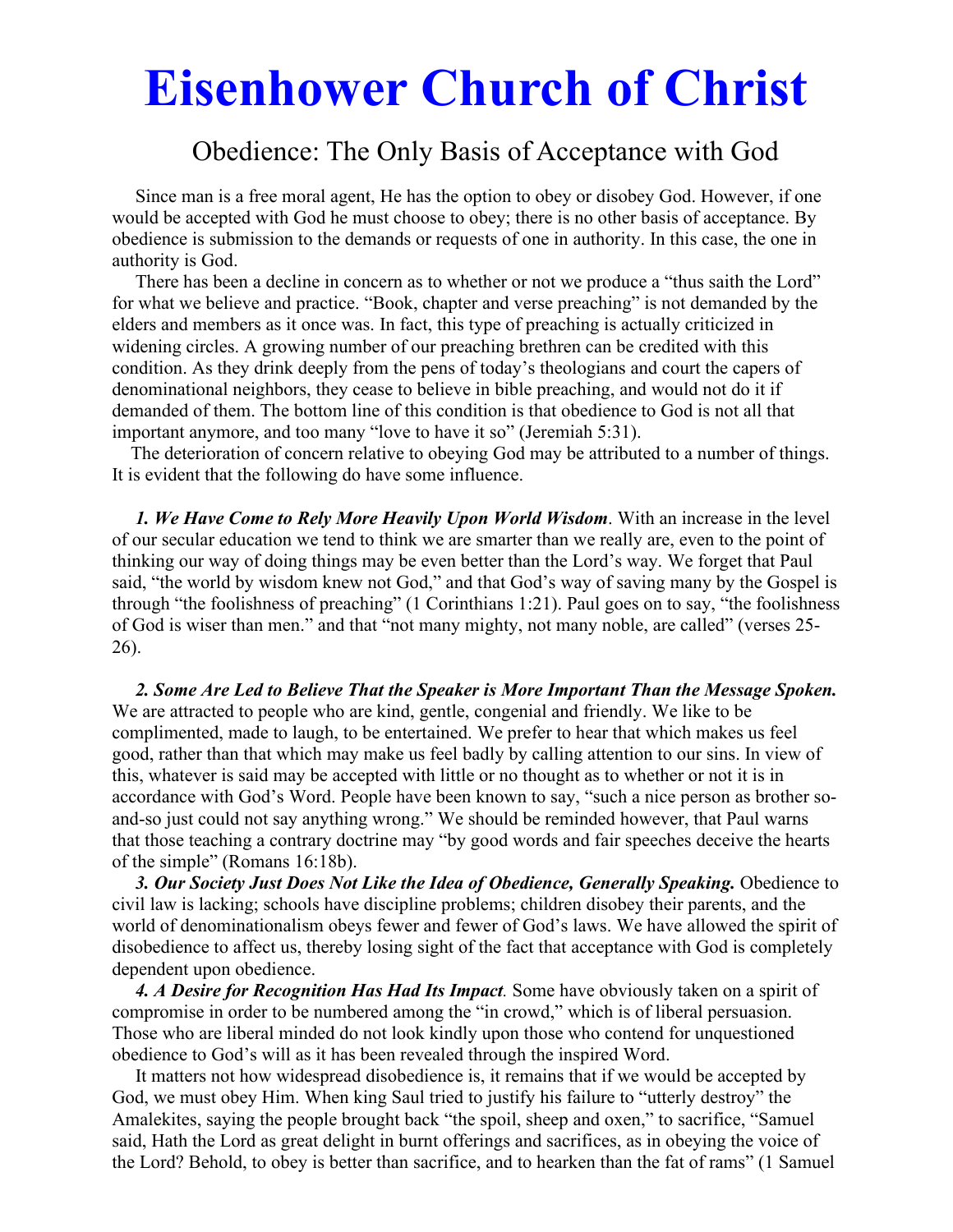15:22). Saul's disobedience was called "rebellion," and disobedience amounts to the same thing today...Obedience is so important that *salvation cannot be obtained without it!* This we learn from the fact that Christ learned obedience himself and "became the author of eternal salvation unto all them that obey him" (Hebrews 5:8-9).

 In order that we may not lose sight of the importance of obedience to God, we should constantly keep before us that greatest of examples of complete obedience to the heavenly Father, I speak of Christ, who "...humbled himself and became obedient unto death, even the death of the cross" (Philippians 2:8). *If We Would Be Accepted With God, The Same Spirit Of Obedience Must Be Exemplified In Us.* –Walter W. Pigg, Jr

#### *Sympathy*

We extend our sympathy to the family of **Dottie Fisher**, a former member of Eisenhower. Dottie passed from this life on Thursday, June 2nd in Kingwood, TX. There will be a family graveside service in Odessa sometime in July. Keep this family in your prayers.

#### *Prayer Request*

**Charles Wood** is still not feeling well and low on energy. He has been fighting the effects of pneumonia and bronchitis.

**Robbie Butler** was diagnosed last Tuesday that she has a bad case of the shingles, which can be very painful. Keep her in your prayers.

**Analia**, baby daughter of Casey & Gabriella Cleveland, was taken to Urgent Care on June 8th and was diagnosed with RSV. Also, **Gabby** has an upper/lower respiratory infection. Prayers are requested

### *Concerns Update*

**Gloria Craig's** surgery on Monday morning went well. She had no complications. Gloria stayed overnight just so they could monitor her.

**Arthur Campos** (Sylvia's husband) had two successful cataract eye surgeries in the past two weeks.

**Carolyn Wilkerson** did not receive any additional information from her spinal tap last week. Everything is exactly as the doctor had diagnosed.

# *Prayer List*

Dr. Hank Abrams; Sheila Alcazar; Maria Anaya; Mary Anchondo; Wayne Anderson; Betty Branson; Bill and Mary Brown; Glenna Callendar; LaDonna Chism; Catherine Eastwood; Dana Erwin; Mark Erwin; Philip Garza; Hattie Gilmore; Doug Guynn; Elaine Huntington; Mildred Lee; Vanessa Machuca; Ora McAfee; Glenda McMillan; Melissa Moore; Juan & Estella Morolez; Richard Ochoa; Bruce & Trina Plyler; Chassidy Rayos; Carlos Reyes; Daniel Reyes; David Ryan; Lisa Salas; Janice Smith; Reda Sowell; Marilyn Upshaw; Terresia Weaver; Lisa Wells; Janet Wesson; Carolyn Wilkerson; Charles Wood; John Wood, Julia York.

# *Eisenhower's Shut-ins*

Dusty and Kathy Marshall; Glenna Callendar; Janelle Shirley and Marilyn Upshaw *Youth* 

# **Bible Knowledge ….** "Take Seven"

Jesus fed "The Crowd" with seven loaves of bread. (Matthew 15:34).

Naaman was healed of leprosy by dipping into the Jordan River seven times. (2 Kings 5:14)

# *Events*

Watch **"In Search of the Lord's Way"** Sunday mornings at 7:30 am on KWES TV 9.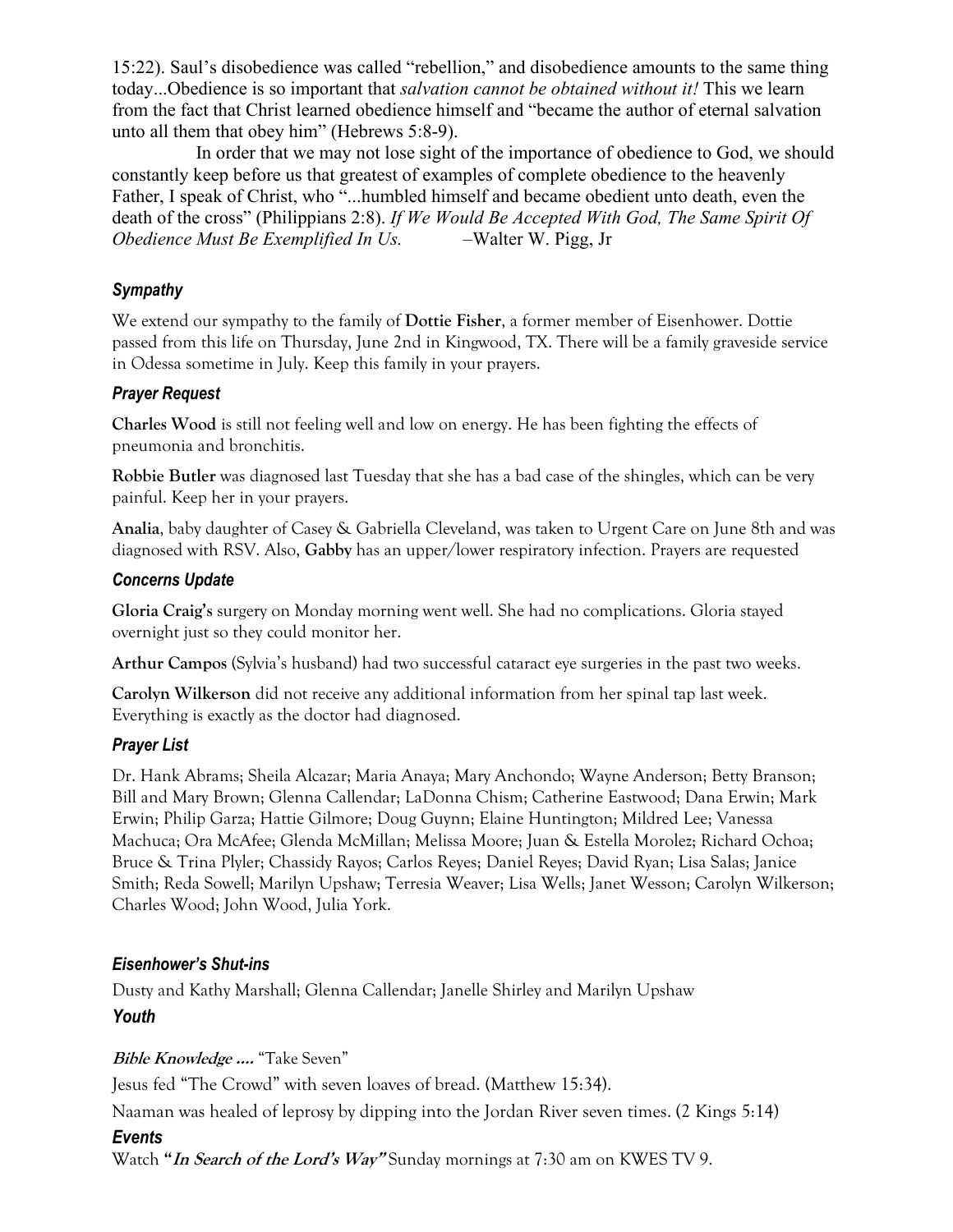#### Unity in Jesus

 The Bible teaches that there is unity in Christ for those who are obedient believers. Jesus prayed for the unity of believers in the shadow of the cross. Those who walk in the light have fellowship with Christ and one another. The Lord's church is different from the ecumenical movements of men. Men's movements can and will fall apart and fail—many long for fellowship. However sincere, the desire for fellowship cannot erase the doctrinal differences that exist in the world. Only a return to the authority of the bible and obedience to the Gospel of Christ can bring about Biblical unity.

 A loose gathering of denominations is but a gathering of differences. There is no real unity this way. Unity in diversity is not the one Lord, one faith, one baptism of the New Testament. As long as men have false and distorted concepts of the Gospel, we cannot have the unity for which Jesus prayed.

 Some misguided men claim the churches of Christ are now sectarian. They think we left our moorings years ago and are now sectarian because we preach the one Lord, one faith, one baptism. They say they have repented of being this way and give a call to arms to challenge the church's present stance. Such men repudiate their parents, their Bible teachers, and their own preaching of the past. But above all, they run counter to the Bible. The ecumenical jargon of some of own who gloss over any concern for doctrine is disappointing.

 We affirm that there is one church in the Bible and that Christ is its only head. People who are taught the wrong doctrine cannot be baptized right. We are to carry out the Great Commission to the best of our ability. In doing that, we are to preach the Gospel to a lost world. If we do not believe we are right, why preach to the lost? We are not to preach doubts; we are to preach the Gospel of Christ.

 We get our authority in religion from the Bible. There are brilliant minds in all the denominations. They do not see the Bible alike for many reasons. Some question the authority of God and wish to impose their own. Others love the praise of men more than the praise of God. Let us not be like them.

—J. Noel Meredith

| June 19, 2022            | <b>A.M.</b>       | <b>P.M.</b>          |
|--------------------------|-------------------|----------------------|
| Announcements            | Allen Weakland    | Allen Weakland       |
| Song Leader              | Jacob Carson      | <b>Steven Easlon</b> |
| Sermon                   | Allen Weakland    | Allen Weakland       |
| <b>Opening Prayer</b>    | Allen Weakland    | Allen Weakland       |
| Scripture                | <b>Scot Straw</b> | Caleb York           |
| <b>Second Prayer</b>     | Jeff Wesson       | Jr. Munoz            |
| Closing Prayer           | Tom Sorenson      | Oliver Hernandez     |
| Lords Supper             |                   | Tommy Garcia         |
| <b>Scripture Reading</b> | Cody Wesson       | Communion            |
|                          | Gary Loving       | (In Library)         |
|                          | Oliver Hernandez  |                      |
|                          | Jackie Perkins    |                      |

**Other Responsibilities:** *Elder:* Allen Weakland 254-8209—D*eacon:*Bill Ryan 352-4871 *Pulpit:* Bill Ryan 352-4871—*Table:* Tommy Garcia 312-5332—*Song Leaders:* Larry May 638-3990*—Recording Sermons:* Craig Wesson 934-4633— C*ollections:* Craig Wesson